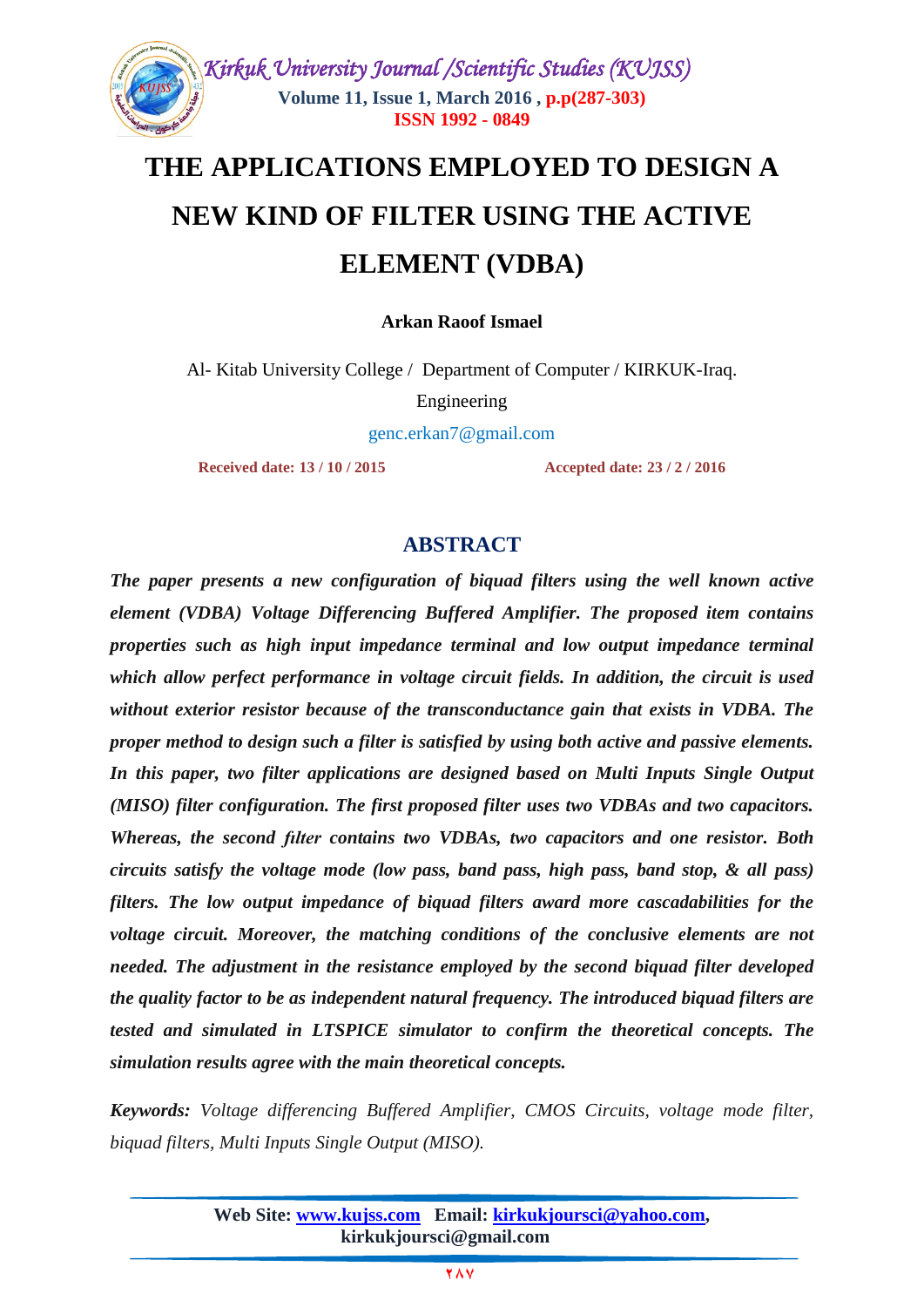

التطبيقات المستخدمة في تصميم نوع جديد من المُرَشحات باستخدام العنصر

# **الفعال )VDBA)**

**اركان رؤوف اسماعيل**

كلية الكتاب الجامعة / قسم هندسة تقنيات الحاسبات /كركوك-العراق

[genc.erkan7@gmail.com](mailto:genc.erkan7@gmail.com)

**تاريخ استالم البحث: 31 / 31 / 7133 تاريخ قبول البحث: 71 / 7 / 7134**

#### **الممخص**

**ِش يركز حات وذلك ر ُ البحث عمى تصميم نوع جديد من أنواع الم باستخدام العنصر الفعال المسمى بمكبرات فرق الجيد َ المخزون )VDBA). العنصر المقترح يحتوي عمى بعض الخصائص مثل طرف اإلدخال ذو الممانعة العالية والواطئة والتي بدورىا تقوم بأداء رائع خصوصا في مجاالت دوائر الفولتية. باإلضافة إلى ذلك, فان الدائرة ال تحتوي عمى مقاومة**  خارجية وذلك بسبب توصيلية (VDBA) العالية. الطريقة الدقيقة لتصميم مثل هذه المُرَشِحات تتم عن طريق استخدام **كال العناصر الفعالة والغير الفعالة. لقد تم تصميم واستخدام نوعين من الدوائر التطبيقية إلثبات مبدأ وصحة عمل**  المرشح الم<mark>قترح على أكمل وجه. جدير بالذكر أن هذه التطبيقات صممت حسب تصاميم المُرَشِحات من نوع متعددة</mark> **َ اإلدخاالت ووحيدة اإلخراج )MISO). التطبيق األول يحتوي عمى اثنين من العناصر الفعالة المسماة )VDBA )مع**  متسعتين. بينما، المُرَشِح الأخر تم تصميمه بشكل مشابه للأول في بعض العناصر المستخدمة، حيث يحتوي على زوج **َ** من العناصر الفعالة (VDBA) وزوج من المتسعات ومقاومة واحدة. المُرَشِحات المقترحة في هذا البحث تمكنت من **َ** العمل بصورة متقنـة. كلا التطبيقين المقترحين تمكنا من الحصول على الأداء الكامل للمُرَشِح حيث تم الحصول على **َ ِشح َ ر ُ م ذو )الترددات الواطئة, الحزمة الترددية, الترددات العالية, المانعة لمحزمة الترددية , رر م ُ وم جميع الترددات(. َ** ممانعة الإخراج الواطئة للمُرَشِحات منحت قابلية الربط المتوالي لدوائر الفولتية المستخدمة في التصميم، كما أنها جعلت **َ من شروط المطابقة شيئا ال حاجة لو. الشيء المثير لالىتمام والذي يعتبر العامل الرئيسي لتصميم التطبيق الثاني بشكل مغاير بعض الشيء لمتطبيق األول, ىو أن المقاومة لعبت دورا ميما في تحسين عامل الجودة في المرشح الثاني حيث انو كمما كانت قيمة المقاومة اكبر فان عامل الجودة يتحسن أكثر. أن االختبارات والمحاكاة التي حدثت ليذه**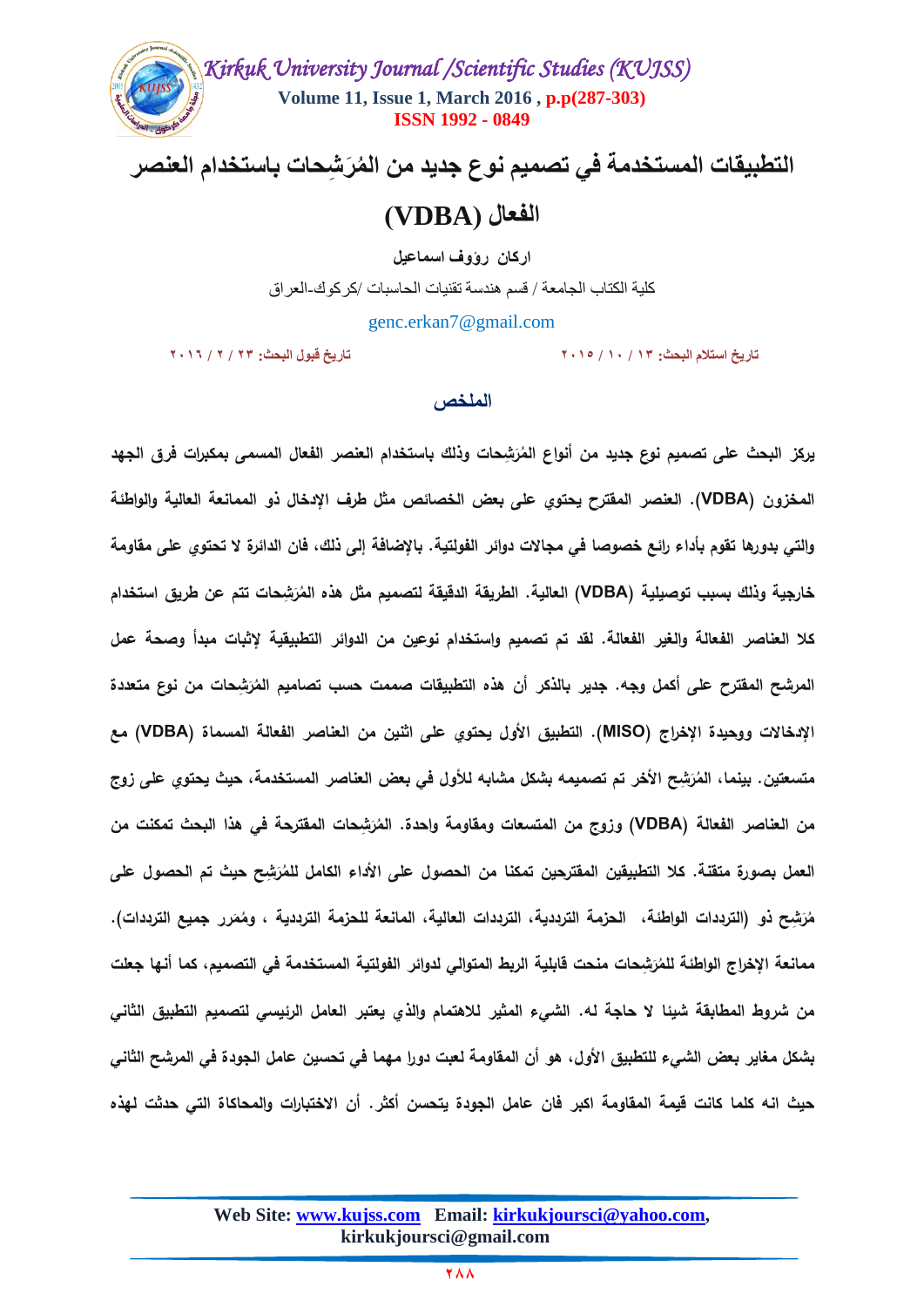

**المرشحات, تمت عن طريق المحاكي المسمى )LTSPICE). النتائج المعروضة في ىذا البحث تتناسب تماما مع**  الخلفيات والنظريات والمفاهيم الأساسية لمجال المُرَشِحات. **َ**

ا**لكلمات الدالـة:** مكبرات فرق الجهد المخزون(VDBA). دوائر الـ CMOS. أساليب تصفية الفولتية. المُرَشِحات العامـة. المُرَشِحات المتعددة الإدخال والوحيدة الإخراج.

#### **1. INTRODUCTION**

 Depending on the active elements characteristics and features, the filters are designed using several types of active elements. Different analog signal processing circuits are also designed by using these active elements. These active elements can work as Operational Transconductance Amplifier OTA [1]. In addition, a great role is performed by Current Differencing Transconductance Amplifier CDTA [2] particularly the Operational Transresistance Amplifier OTRA [3] also the Current Differencing Buffered Amplifier CDBA [4] and the first generation of Current Conveyor CCI [5], finally the Fully Balanced Voltage Differencing Buffered Amplifier FB-VDBA [6]. In addition, VDBA and OPAMP are similar to each other in their characteristics specially the high input and the low output impedances that are realized by both of them. VDBA circuit is alternative to CDBA [7] but the main difference is that the voltage is set as input to VDBA. Whereas, the current is set as input to CDBA.

 The input voltage of the circuit is converted to current at side (z) using voltage drop and transconductance gain. New reflection happens at side (z) to another impedance zone identified as side (w). According to the comparison between VDBA and OP-AMP [8,9]at current mode sides, VDBA gives some properties such as good linearity, less power consumption, high slew rate, and larger bandwidth. The point that states that VDBA contains low output impedance which can be considered as the main difference between VDBA and OTA, makes it more adaptable than voltage circuit due to the effect of the loading that is typically faded out. The circuit works without using exterior resistance, therefore VDBA remains making use of the transconductance characteristics specially, controlling the value of the transconductance electronically.

 This research work presents the design of VDBA biquad filter based on [10] by using different circuits and applications in order to obtain the same results. Referring to voltage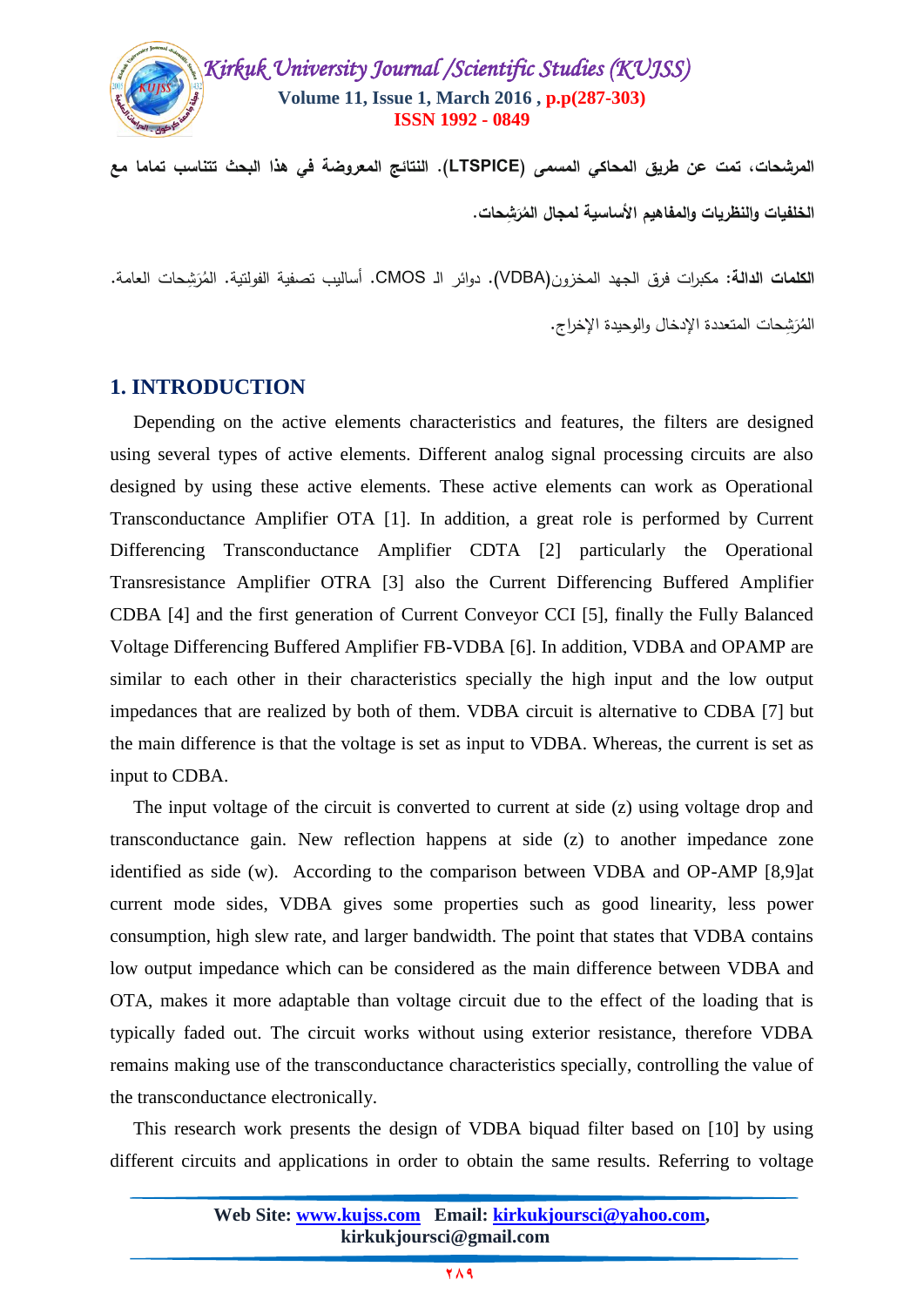

mode transconductance is generated using three inputs and single output TISO filter circuits, the circuits in [11,12] have great features such that the natural frequency and quality factor are controlled by biasing the voltage and the current, also the exterior resistors and the low sensitivities are not needed. Conversely, these have the following defects:-

Large number of active elements are needed [13,14]. Two types of active elements are used [13,14]. Matching terms of the elements are required in some filters [11,15,16]. Inappropriate for voltage filter construction because of the high impedance of the output [11,17,18,12].The quality factor is not under control as the natural frequency [11,15,17,18,12].

 The paper demonstrates a unique CMOS recognition of voltage differencing buffered amplifier VDBA. It also shows two kinds of voltage biquad filters. The proposed circuits connection principle is based on TISO filter systems. Besides, each circuit consists of two VDBAs and two or more passive elements.

 The typical filter functions (low pass LP, band pass BP, high pass HP, band stop BS & all pass AP) are created after the first proposed biquad filter is designed by using two VDBAs and two capacitors. It has to be mentioned, that the input voltage signal of AP should be inverted type. Whereas, the typical filter functions are realized without using inverted input type by the second filter which is designed using two VDBAs, two capacitors and one resistor. Moreover, the resistor is considered an ultimate component which manages the quality factor in the second biquad filter. Furthermore, This resistor complies with NMOS transistors, consequently the voltage gate can manage the quality factor electronically [19]. Hence, the proper and vigorous filters design use a small number of active and passive elements and demonstrate low passive sensitivity. Finally, VDBA transconductance gain helped awfully to manage the natural frequency and the quality factor.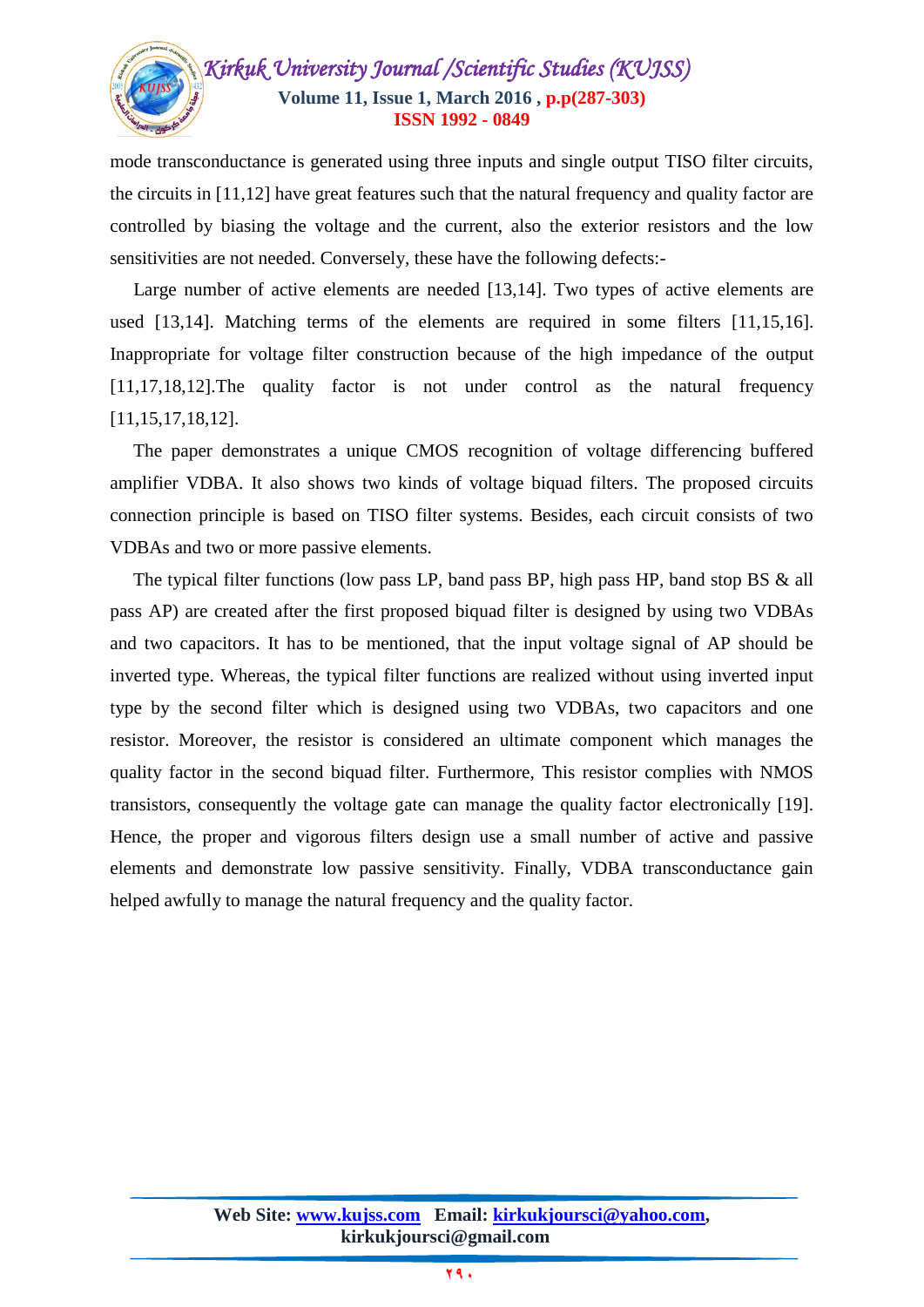

## **2. OVERVIEW OF VDBA CIRCUITS**

Fig. (1) demonstrates the symbol of VDBA. Where, P and N are input terminals, whereas,

Z and Ware output terminals.



#### **Fig. (1):** VDBA Circuit Symbol

VDBA circuit model is illustrated using the following equations:

$$
\begin{pmatrix} I_P \\ I_N \\ I_Z \\ V_W \end{pmatrix} = \begin{pmatrix} 0 & 0 & 0 \\ 0 & 0 & 0 \\ g_m & -g_m & 0 \\ 0 & 0 & \alpha \end{pmatrix} = \begin{pmatrix} V_P \\ V_N \\ V_Z \end{pmatrix} \dots \dots \dots (1)
$$

The voltage ratio of VDBA is denoted as  $\alpha$  where  $\alpha = 1$ -  $\varepsilon_v$ . That is,  $\varepsilon_v$  is the voltage tracking error. The tracking error has magnitude much less than unity. As shown in Fig. (1), the voltage differencing buffered amplifier VDBA is implemented by two high impedance voltage inputs denoted as VP and VN, one high impedance current output denoted as IZ and low impedance voltage output denoted as VW.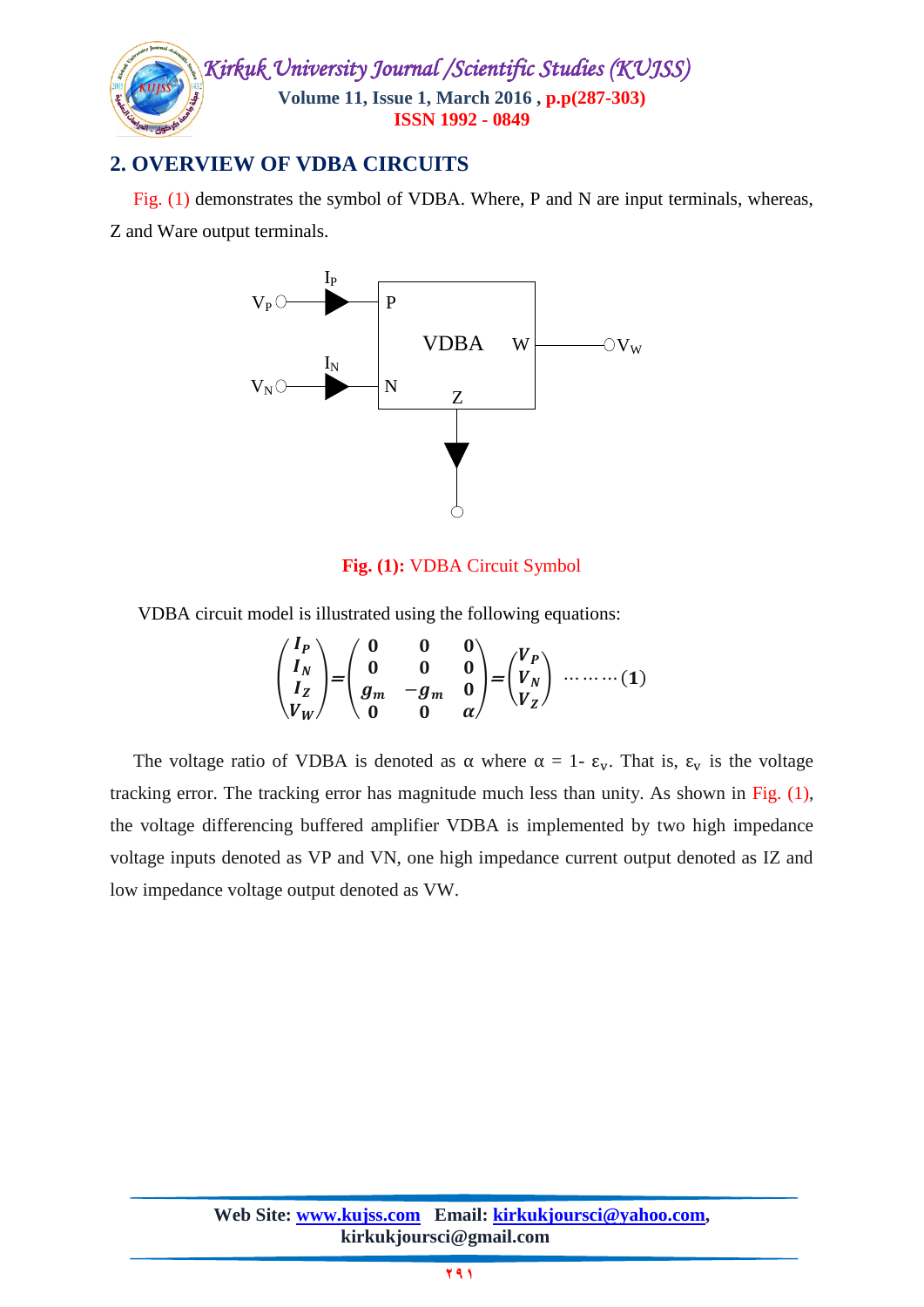*Kirkuk University Journal /Scientific Studies (KUJSS)*  **Volume 11, Issue 1, March 2016 , p.p(287-303) ISSN 1992 - 0849**



**Fig. (2)**: VDBA Circuit Using CMOS Performance

The diagram in Fig. (2) illustrates the entire VDBA circuit. The circuit uses voltage buffer by  $(M10 - M16)$  and OTA circuit by  $(M1 - M9)$  [20,21]. VDBA input point is consisted of the differential OTA input and the voltage buffer is associated with current OTA output. Furthermore, the differential input voltage of OTA generates output current known as voltage controlled current source (VCCS).

 Generally, a buffer amplifier presents electrical impedance changed over through the circuits. the transconductance of the amplifier is controlled using the multi input current that is generally exists in such VDBA filter circuits. The typical operational amplifier is considered analogous to the Operational Transconductance Amplifier OTA because both have high impedance differential input stage, and the last can be used to create the negative feedback.

#### **3. PROPOSED VDBA FILTER MODULE**

The block diagram in Fig. (3) presents MISO filter module that allows multi voltage input and single voltage output. In this paper, a new voltage mode VDBA filter applications are designed. The proposed applications consist of two VDBAs and three or two passive elements. These applications realized (low pass, band pass, high pass, and all pass) filter functions. The paper shows, two VDBA filter application circuits based on MISO diagram module.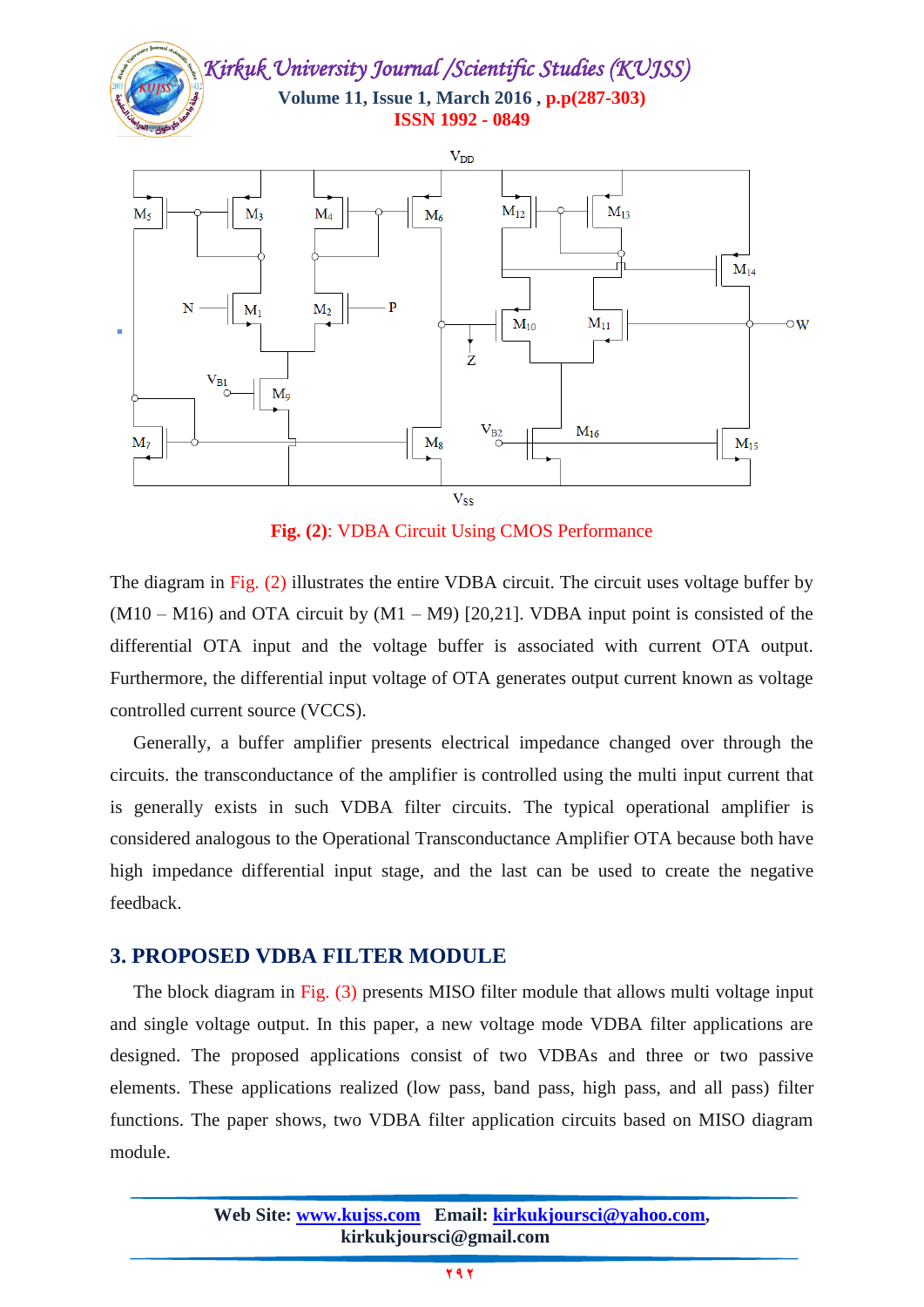

 **Fig. (3):** General MISO Filter Block Diagram

## **3.1. THE FIRST PROPOSED APPLICATION CIRCUIT**

 The first application in Fig. (4) uses two VDBAs, two capacitors, three voltage inputs and single voltage output.



**Figure (4):** Proposed VDBA Multi Inputs Single Output First Filter Circuit

The proposed filter circuit in Fig. (4) gives the following output voltage transfer function formula:

$$
V_0 = \frac{V_1 g_{m1} g_{m2} + V_2 g_{m2} s C_1 + V_3 s^2 C_1 C_2}{g_{m1} g_{m2} + g_{m2} s C_1 + s^2 C_1 C_2} \quad \cdots \cdots \cdots (2)
$$

 The output transfer function Vo of the filter mode circuit in Fig. (4) is computed depending on the following Table (1) :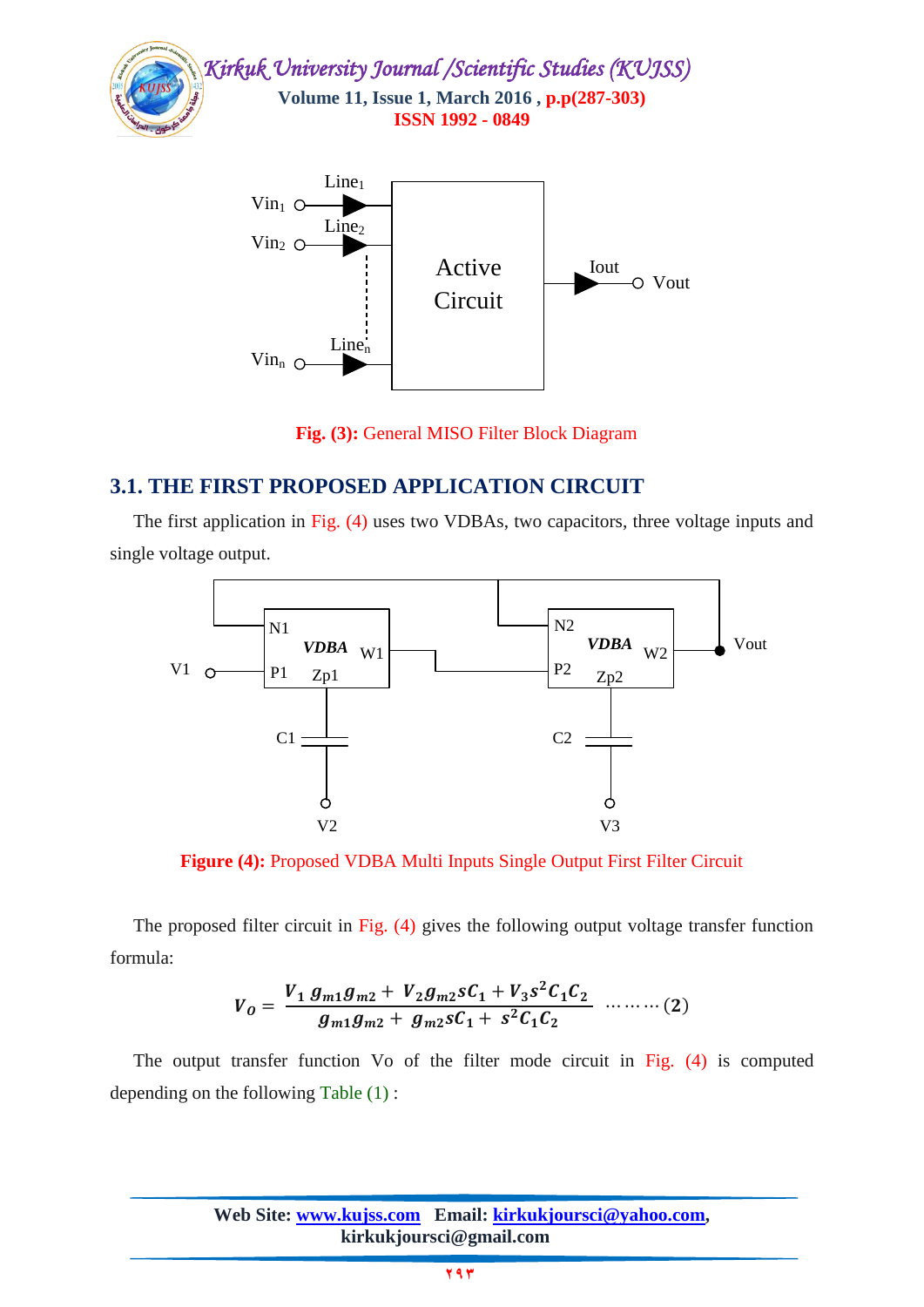

| <b>Filter Type</b> | $V_1$          | $V_2$          | $V_3$            | <b>Transfer Function</b>                                                                                                    |
|--------------------|----------------|----------------|------------------|-----------------------------------------------------------------------------------------------------------------------------|
| LP                 | $V_{IN}$       | $\overline{0}$ | 0                | $\frac{V_1 g_{m1} g_{m2}}{g_{m1} g_{m2} + g_{m2} sC_1 + s^2C_1C_2}$<br>$V_O =$                                              |
| <b>BP</b>          | $\overline{0}$ | $V_{IN}$       | $\boldsymbol{0}$ | $V_0 = \frac{V_2 g_{m2} s C_1}{g_{m1} g_{m2} + g_{m2} s C_1 + s^2 C_1 C_2}$                                                 |
| HP                 | $\overline{0}$ | $\theta$       | $\rm V_{IN}$     | $V_0 = \frac{V_3 s^2 C_1 C_2}{g_{m1}g_{m2} + g_{m2} s C_1 + s^2 C_1 C_2}$                                                   |
| <b>BS</b>          | $V_{IN}$       | $\theta$       | $\rm V_{IN}$     | $V_0 = \frac{V_1 g_{m1} g_{m2} + \overline{V_3 s^2 C_1 C_2}}{g_{m1} g_{m2} + g_{m2} s C_1 + s^2 C_1 C_2}$                   |
| <b>AP</b>          | $V_{IN}$       | - $V_{IN}$     |                  | $\frac{V_1 g_{m1}g_{m2} - V_2 g_{m2} sC_1 + V_3 s^2 C_1 C_2}{g_{m1}g_{m2} + g_{m2} sC_1 + s^2 C_1 C_2}$<br>$V_{IN}$ $V_0 =$ |

**Table (1):** The computation of the proposed filters transfer functions

 The passive elements with a certain limits must be used to design the biquad VDBA filters in order to realize all filter functions mentioned in Table (1) with the same pole frequency and quality factor. The ideal pole frequency  $(\omega_0)$  and the quality factor  $(Q)$  for such proposed circuits are obtained as follows [10]:

$$
Q = \sqrt{\frac{g_{m2}C_1}{g_{m1}C_2}} \dots \dots \dots (3)
$$

$$
\omega_0 = \sqrt{\frac{g_{m1}g_{m2}}{C_1C_2}} \dots \dots \dots (4)
$$

The proposed first circuit pole frequency  $(\omega_0)$  and quality factor (Q) sensitivity with respect to the passive elements is given as follows:

$$
S_{g_{m2}}^{\omega_o} = S_{g_{m2}}^{\omega_0} = -S_{C_1}^{\omega_o} = -S_{C_2}^{\omega_o} = \frac{1}{2} \cdots \cdots \cdots (5)
$$
  

$$
S_{g_{m2}}^Q = -S_{g_{m1}}^Q = S_{C_1}^Q = -S_{C_2}^Q = \frac{1}{2} \cdots \cdots \cdots (6)
$$

 The absolute value of the sensitivity for the pole frequency and the quality factor at the ideal case is obtained by choosing the value of all passive elements equaled to 0.5 as given in the equations  $(5)$  and  $(6)$ .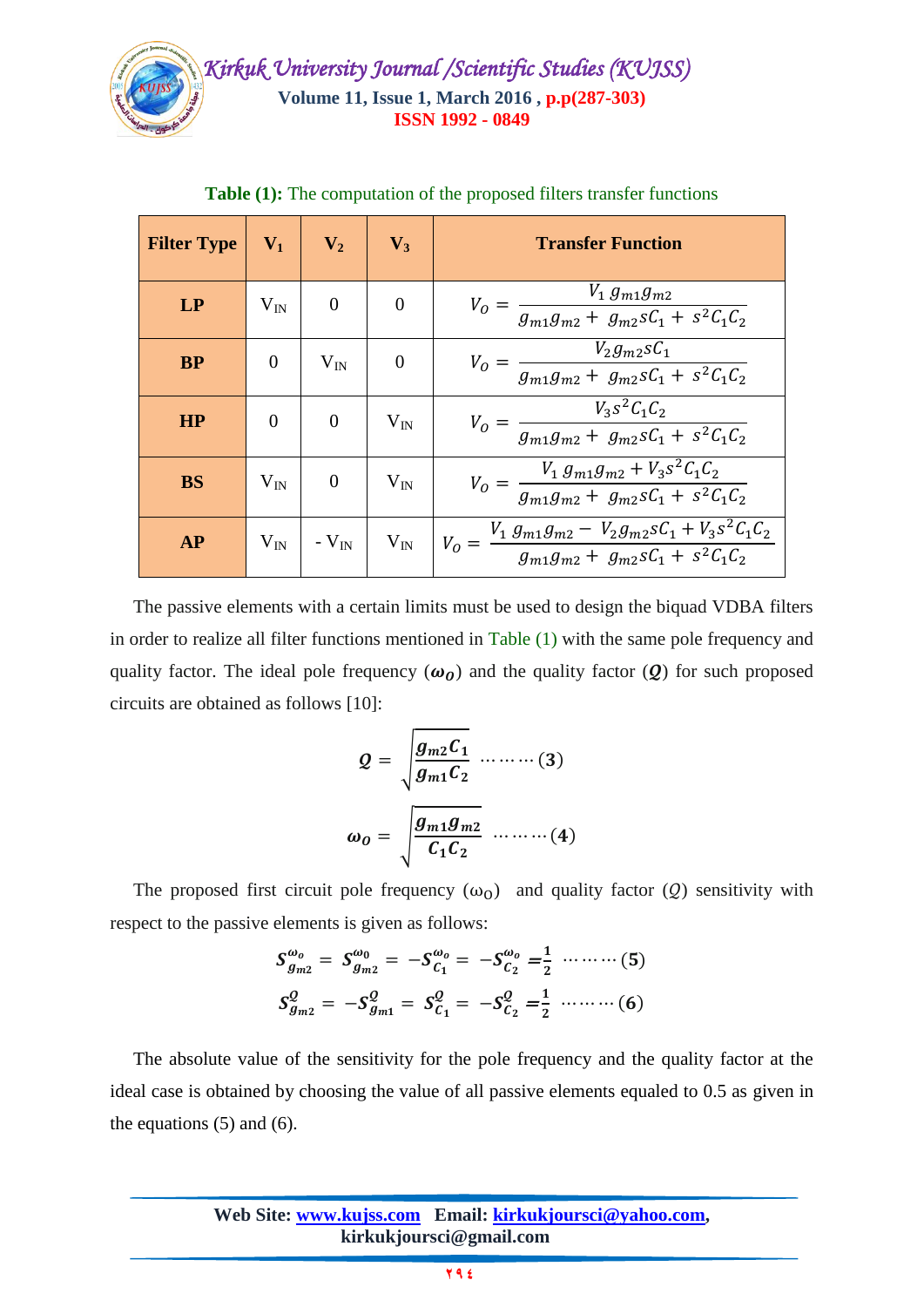

## **3.2. THE SECOND PROPOSED APPLICATION CIRCUIT**

 The second application circuit in Fig. (5) consists of two VDBAs, two capacitors, three voltage inputs and single voltage output. The difference between the two circuits is that the connection principle is changed and the resistance  $(R_1)$  is added to the circuit. The resistance  $(R<sub>1</sub>)$  is employed by the second circuit for quality factor adjustment and performance improvement issues.



**Figure (5):** Proposed VDBA Multi Inputs Single Output Second Filter Circuit

The proposed filter circuit in Fig. (5) gives the following output voltage transfer function formula:

$$
V_0 = \frac{V_1 g_{m1} g_{m2} + V_2 g_{m1} s C_2 + V_3 s^2 C_1 C_2}{g_{m1} g_{m2} + s C_2 G_1 + s^2 C_1 C_2} \quad \cdots \cdots \cdots (7)
$$

 The circuit in Fig. (5) allows three inputs and single output and the results are calculated based on equation (7) that allows (Low Pass Filter, Band Pass Filter, High Pass Filter, Band Stop Filter and All Pass Filter) to be obtained in accordance with Table (2).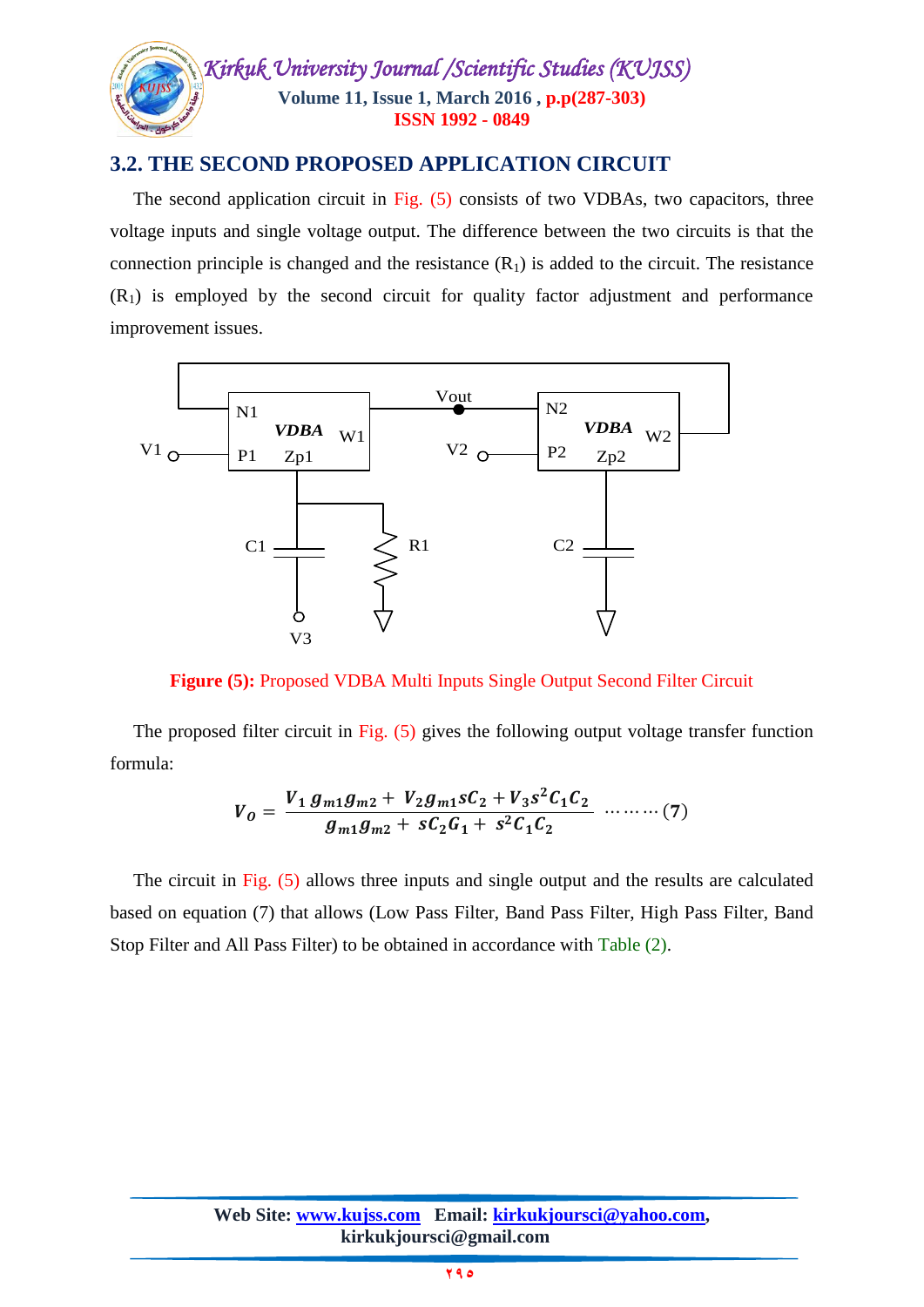

| <b>Filter Type</b> | $V_1$            | $\mathbf{V}_2$      | $V_3$          | <b>Transfer Function</b>                                                                                                       |
|--------------------|------------------|---------------------|----------------|--------------------------------------------------------------------------------------------------------------------------------|
| LP                 | $V_{IN}$         | $\overline{0}$      | $\overline{0}$ | $V_0 = \frac{V_1 g_{m1} g_{m2}}{g_{m1} g_{m2} + g_{m2} s C_1 G_1 + s^2 C_1 C_2}$                                               |
| <b>BP</b>          | $\boldsymbol{0}$ | $V_{IN}$            | $\overline{0}$ | $V_0 = \frac{V_2 g_{m2} sC_1}{g_{m1}g_{m2} + sC_1 G_1 + s^2 C_1 C_2}$                                                          |
| HP                 | $\theta$         | $\overline{0}$      | $\rm V_{IN}$   | $V_0 = \frac{V_3 s^2 C_1 C_2}{g_{m1} g_{m2} + s C_1 G_1 + s^2 C_1 C_2}$                                                        |
| <b>BS</b>          | $\rm V_{IN}$     | $\theta$            | $V_{IN}$       | $V_0 = \frac{V_1 g_{m1} g_{m2} + V_3 s^2 C_1 C_2}{g_{m1} g_{m2} + s C_1 G_1 + s^2 C_1 C_2}$                                    |
| AP                 |                  | $V_{IN}$   $V_{IN}$ |                | $V_{\text{IN}}$ $V_0 = \frac{V_1 g_{m1} g_{m2} + V_2 g_{m2} s C_1 + V_3 s^2 C_1 C_2}{g_{m1} g_{m2} + s C_1 G_1 + s^2 C_1 C_2}$ |

**Table (2):** The computation of the proposed filters transfer functions

The ideal pole frequency  $(\omega_0)$  and the quality factor (Q) for the application circuit in Fig. (5) are obtained using equation (7) as follows:

$$
Q = \frac{1}{G_1} \sqrt{\frac{g_{m1}g_{m2}C_1}{C_2}} \dots \dots \dots \dots (8)
$$

$$
\omega_0 = \sqrt{\frac{g_{m1}g_{m2}}{C_1C_2}} \dots \dots \dots (9)
$$

For more clarity,  $Q$  can be replaced with different resistance value as independent natural frequency. Additionally, the resistance R1 can use NMOS transistor and can be altered electronically through the control voltages. The sensitivity analysis of the second proposed circuit with respect to active and passive elements is given as:

$$
S_{g_{m1}}^{\omega_o} = S_{g_{m2}}^{\omega_0} = -S_{C_1}^{\omega_o} = -S_{C_2}^{\omega_o} = \frac{1}{2} \dots \dots \dots (10)
$$
  

$$
S_{g_{m1}}^2 = S_{g_{m2}}^2 = S_{C_1}^2 = -S_{C_2}^2 = \frac{1}{2}, S_{g_1}^2 = -1 \dots \dots \dots (11)
$$

 As a result, it is obvious form the equations (5), (6), (10) and (11), that the active and passive sensitivity of Q and  $\omega_0$  do not exceed unity.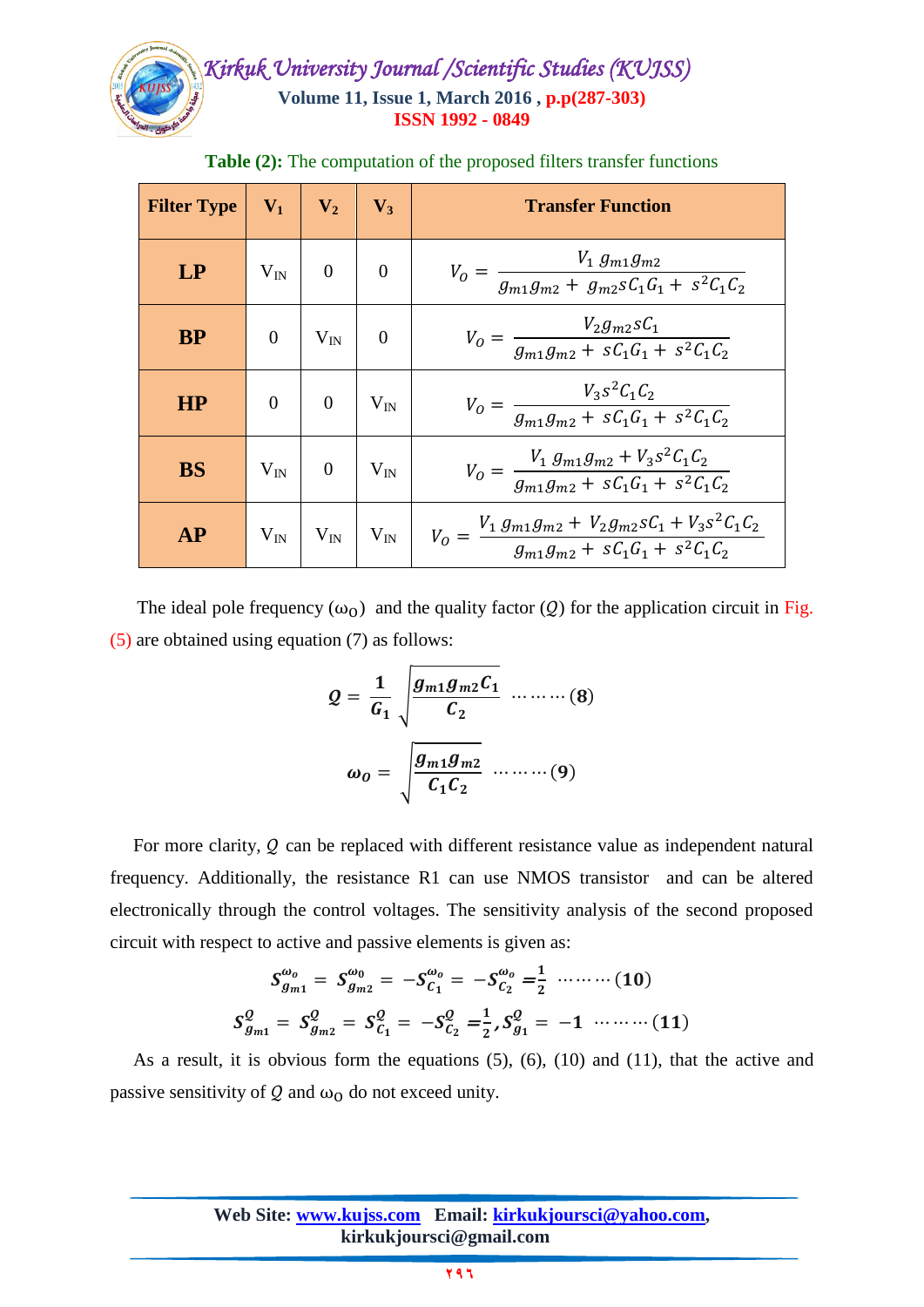

## **4. SIMULATION RESULTS**

 The theoretical analysis of the proposed biquad filter is proved by the computer simulation. Simulation results are generated using LTSPICE program with TSMS CMOS 0.35 um. In the simulations the VDBA supply voltages, Biasing currents and the other parameters of the first application filter circuit have been selected as follows:

supply voltage  $V_{DD} = 1.5$  V ,  $V_{SS} = -1.5$  V , biasing current  $I_B = 10 \mu A$  ,  $I_{SS} = 100 \mu A$  , transconductance value of  $g_m = 730.7 \mu A/V$ , pole frequency  $\omega_0 = 1.16 MHz$ , quality factor  $Q = 1$ , passive elements  $C_1 = C_2 = 0.1$  nF.

By using these parameters (Low pass, band bass, high pass, band stop, all pass) filter functions are obtained as show in Fig. (6) and Fig. (7).

 Whereas, the parameters of the second biquad filter that are used in the simulations have been selected as follows:

supply voltage  $V_{DD} = -V_{SS} = 1.5 V$ , biasing current  $I_B = 10 \mu A$ ,  $I_{SS} = 100 \mu A$ , passive elements  $C_1 = C_2 = 0.1$  nF and  $R_1 = (1, 2, 10)$  K $\Omega$ .

 The filter functions realized by the second filter are the same as the functions of the first filter. For clarification, the aspect ratios of the transistors used in the circuit in Fig. (2) are declared in Table (3) :

| <b>Transistors</b>                    | $W(\mu m)$ | $L(\mu m)$ |
|---------------------------------------|------------|------------|
| $M_1-M_4-M_{10}-M_{11}-M_{15}-M_{16}$ |            | 0.35       |
| $M_5-M_6$                             | 21         | 0.7        |
| $M_7$ - $M_8$                         | 7          | 0.7        |
| $M_9$                                 | 3.5        | 0.7        |
| $M_{12}$ - $M_{14}$                   | 14         | 0.35       |

**Table (3):** Transistors aspect ratios for the VDBA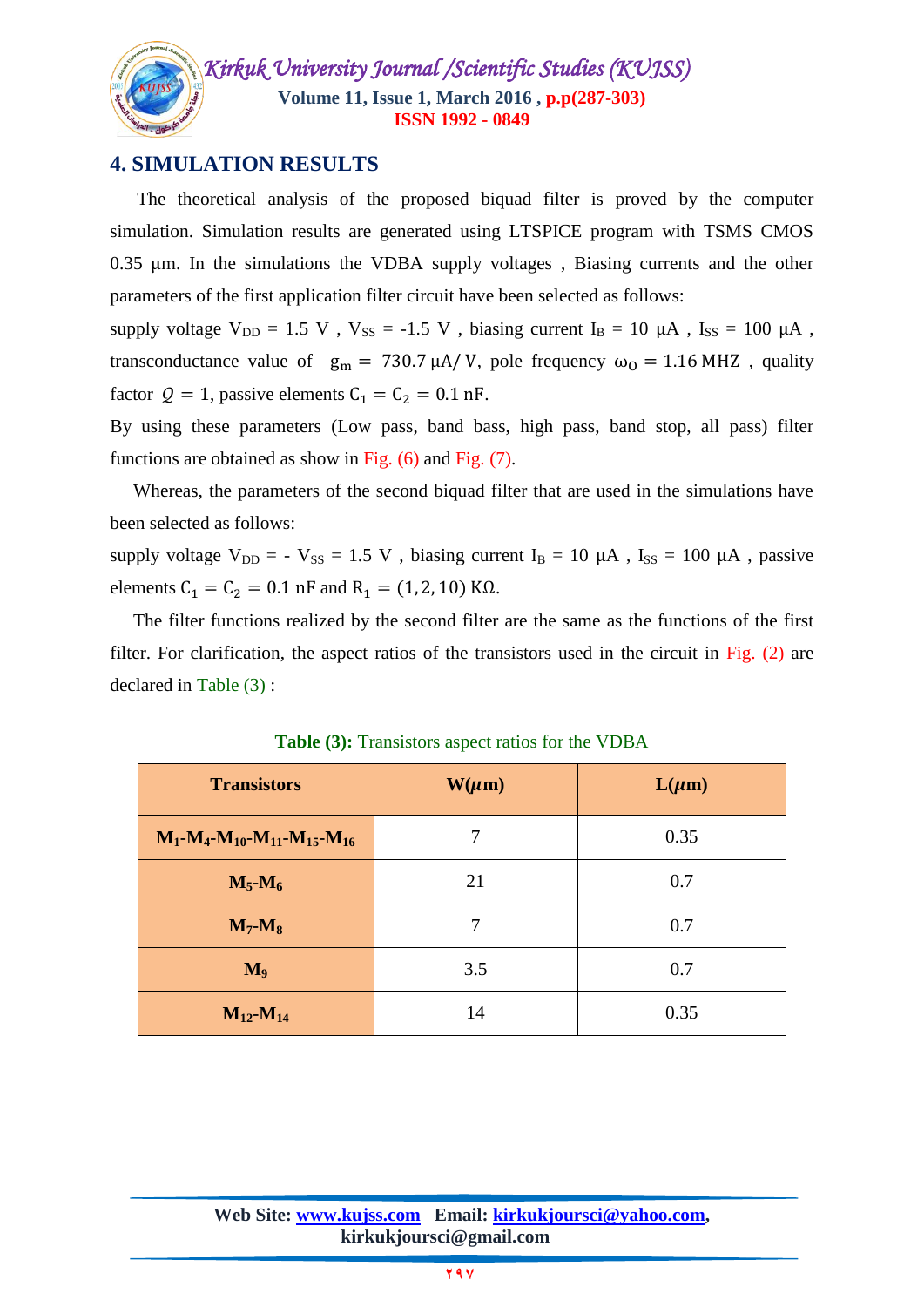

**Fig.** (6): The simulated result of the gain frequency response of Figure (4)



**Fig.** (7): Gain and phase frequency response of all pass filter of Figure (4)

 The frequency response of the simulated second filter is presented in Fig. (8) and Fig. (9). The signal shown in Fig. (10) is large signal analysis of the second application circuit which is simulated using 1 MHz input sinusoidal signal with 0.4 amplitude. The curves are

|                         | Web Site: www.kujss.com Email: kirkukjoursci@yahoo.com, |  |  |  |  |  |
|-------------------------|---------------------------------------------------------|--|--|--|--|--|
| kirkukjoursci@gmail.com |                                                         |  |  |  |  |  |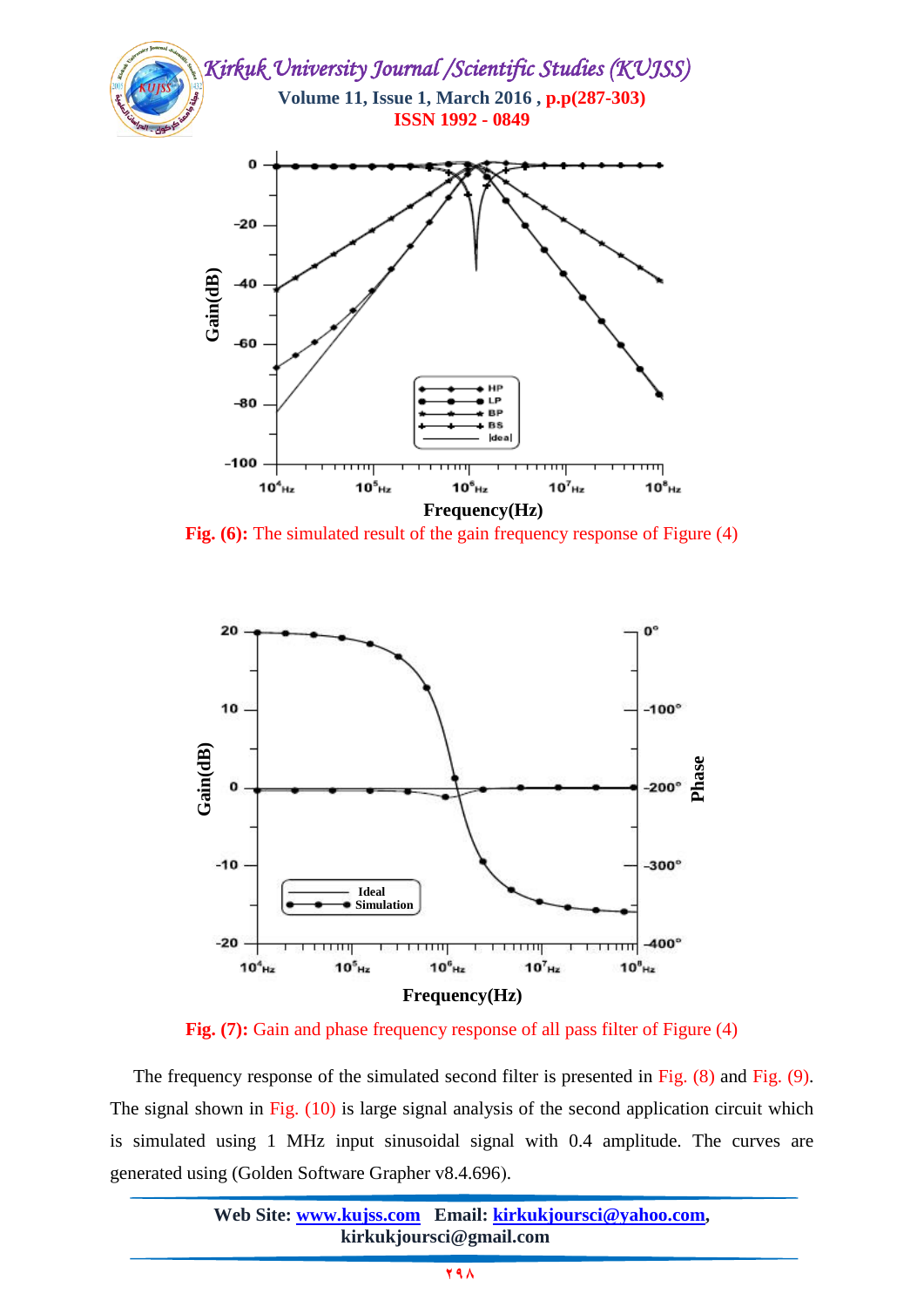

**Fig.** (8): The simulated result of the gain frequency response of Figure (5)

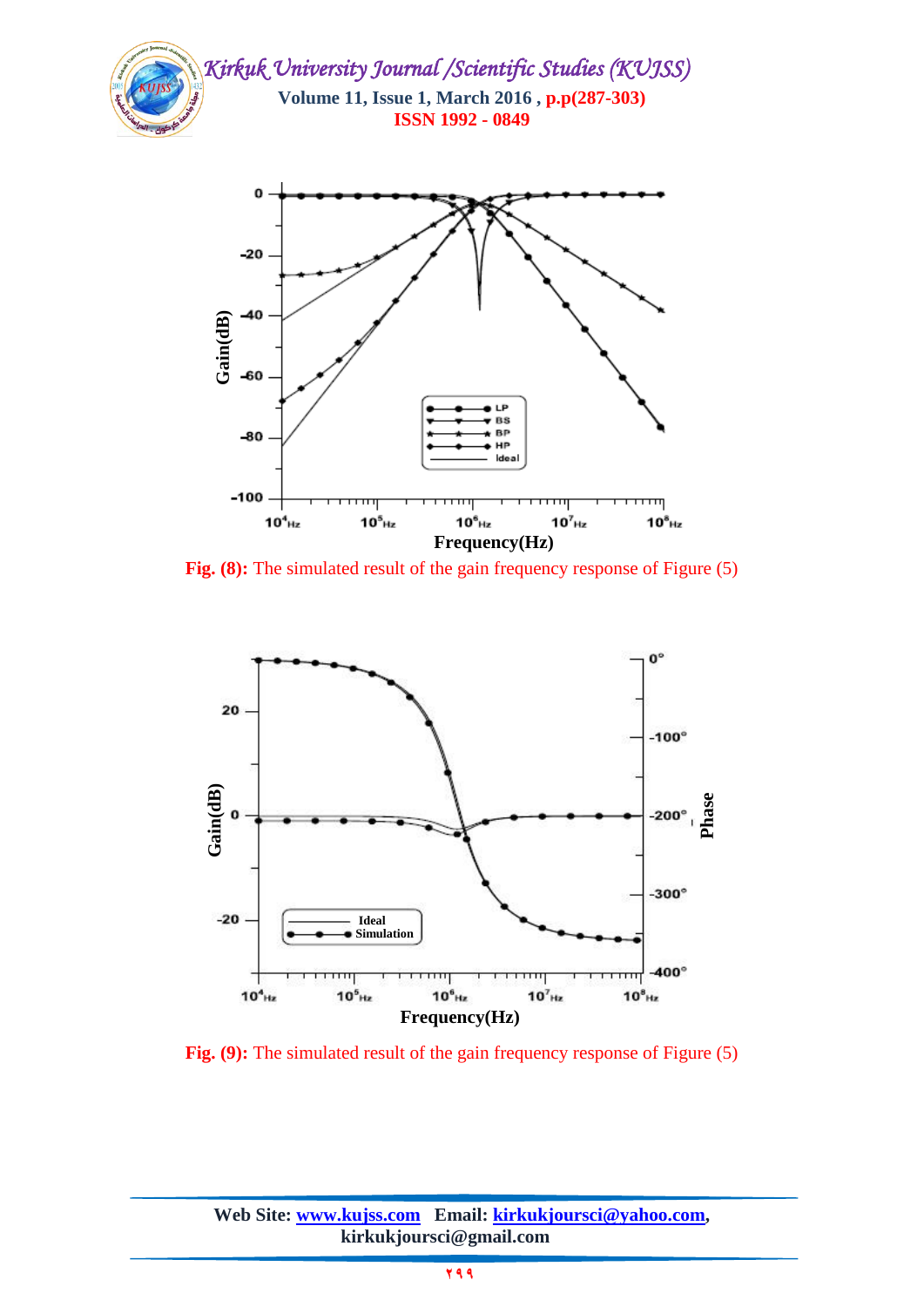

Fig. (10): Large signal analysis of Figure (5) using 0.4 <sub>Vpeak to peak</sub> sinusoidal input voltage

 In addition, the distortion performance of the second proposed filter circuit is tested and simulated in order to obtain the result in Fig.  $(11)$ . For an input less than 1.2 Vp-p, the harmonic distortion increases slowly depending on the input voltage. It is obvious in Fig. (11) below that (THD) still in tolerable range (1%). Therefore, the realistic usefulness of the second circuit demonstrated in Fig.  $(11)$ .



**Fig. (11):** Total harmonic distortion of Figure (5)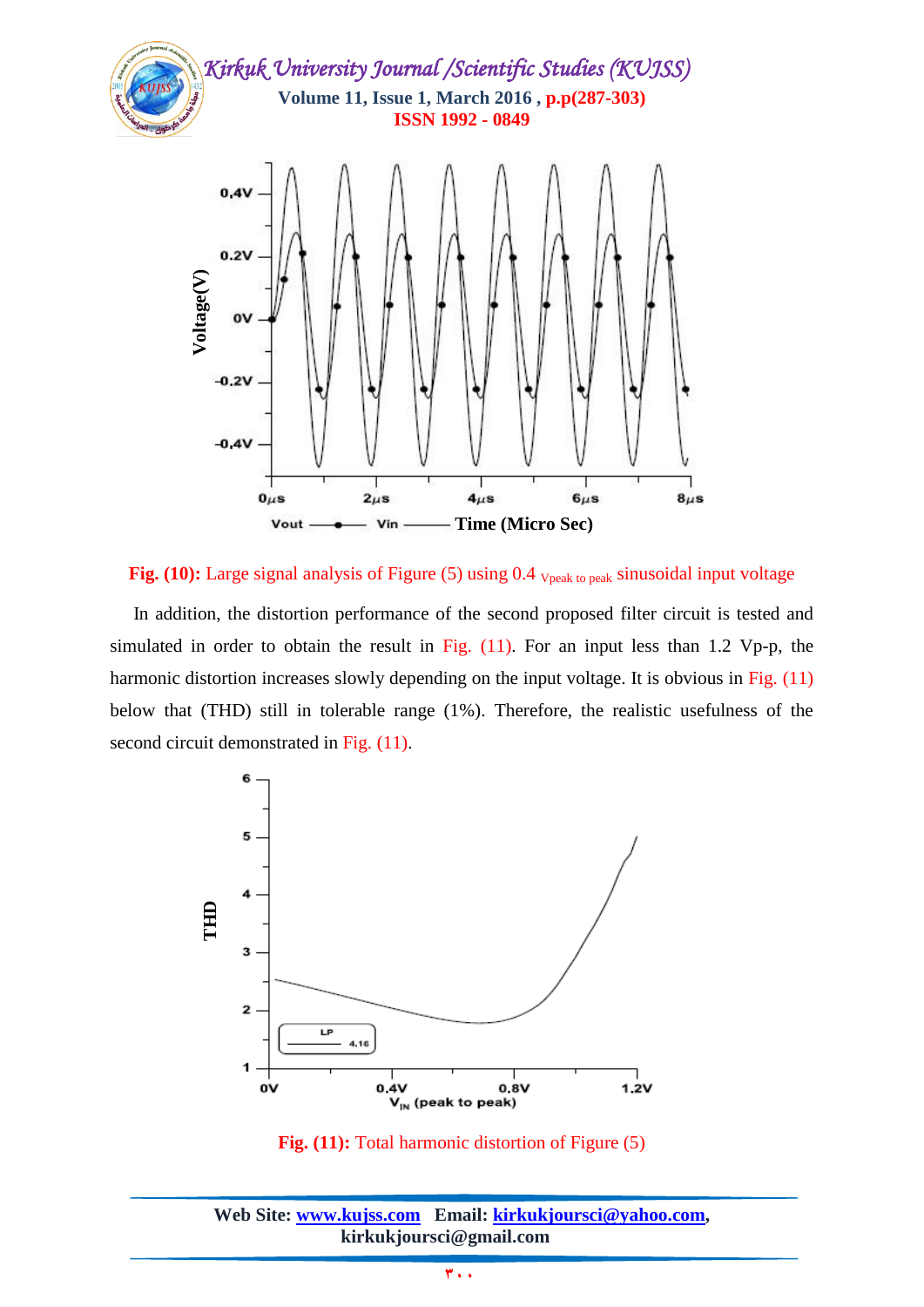

 Fig. (12) shows that the quality factor can be improved by changing the value of the resistor  $(R_1)$  between (1K, 2K, 10K) ohm without modifying the pole frequency.



**Fig. (12):** The impact of the resistance  $R_1$  to develop the Quality Factor

## **5. CONCLUSION**

 The paper focuses on designing a new kind of CMOS realization of voltage differencing buffered amplifier. The implementation is satisfied using two voltage mode (MISO) biquad filters. Each circuit constructed of two VDBAs and two or three passive elements. Both filter circuits recognize the entire filter functions such that the natural frequency is adjusted electronically with the bias voltage. Whereas, the quality factor of the second filter works as independent natural frequency after being adjusted to resistor. As a result, the quality factor and the natural frequency can be controlled independently in the second proposed filter circuit. The circuits used in this paper, do not put the matching conditions of the employed elements into consideration .Hence, this point plays a great role to make it appropriate for IC technologies in order to feed the output signal with low impedance. Feg. (12): The improvements.<br>
Fig. (12): The improvements.<br>
Fig. (12): The improvements.<br>
Fig. (12): The improvement of the paper focuses on desisted amplifier. The implements.<br>
Experience the entire tronically with the bi

The designed circuits have the following features:

- Low passive sensitivity.
- Acceptable THD value range.
- 

**Web Site: www.kujss.com Email: kirkukjoursci@yahoo.com, kirkukjoursci@gmail.com**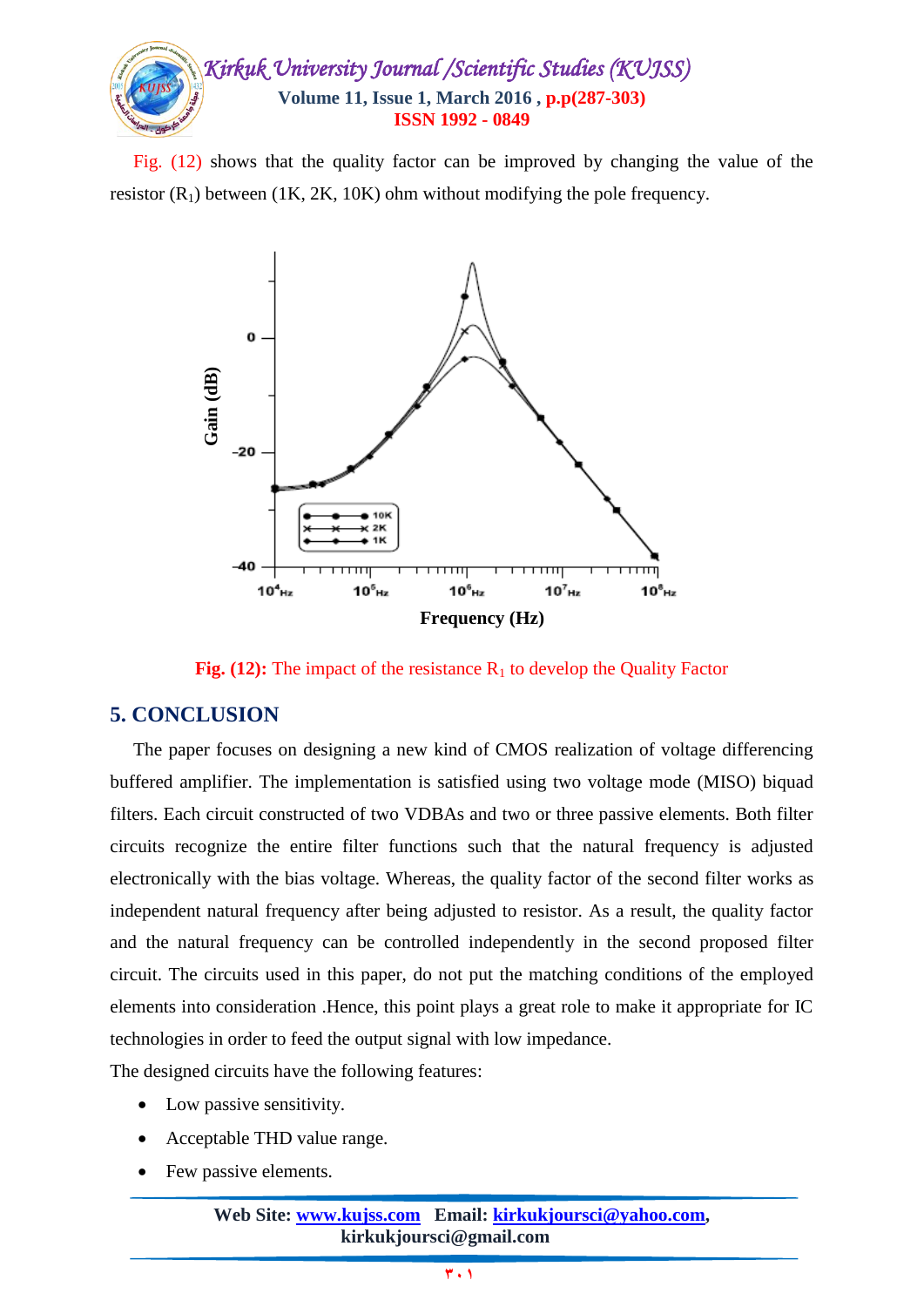

• In addition, all filter functions (LPF, HPF, BPF, BSF, APF) are realized by adjusting the input voltage.

 Both filter applications realize the same filter functions but the second application is considerably better than the first one due to the additional component (resistor  $R_1$ ) that is employed by the second application which optimized the quality factor without modifying the pole frequency.

## **REFERENCES**

- **[1]** R. L. GEIGER, E. S. SINENCIO, "*Active Filter Design Using Operational Transconductance Amplifiers*": A Tutorial, IEEE Circuits and Devices Magazine, 1985, vol. 1, p.20-32.
- **[2]** D. BIOLEK, "*CDTA–Building Block for Current-Mode Analog Signal Processing*", In Proceedings of the ECCTD03. Krakow (Poland), 2003, vol. III, p. 397-400.
- **[3]** S. KILINÇ, U. CAM, "*Operational Transresistance Amplifier Based First-Order Allpass Filter with an Application Example*", Circuits and Systems, 2004. MWSCAS '04. The 2004 47th Midwest Symposium on, 2004, vol.1 p.I65-I68.
- **[4]** C. ACAR, S. OZOGUZ, "*A new versatile building block: current differencing buffered amplifier*", Microelectronics Journal, 1999, vol. 30, p. 157-160.
- **[5]** F. KACAR, "*New Voltage Mode Biquad Filters Employing Single Current Conveyor (CCI)*". Frequenz Journal of Telecommunication, 2010, vol.64, no.1-2, p.26-29.
- **[6]** V. BIOLKOVÁ, Z. KOLKA, D. BIOLEK, "*Fully Balanced Voltage Differencing Buffered Amplifier and its Applications*". In Midwest Symposium on Circuits and Systems Conference Proceedings. Cancún, Mexico: IEEE, 2009. p. 45-48. ISBN: 978- 1-4244-4479- 3.
- **[7]** D. BIOLEK, R. SENANI, V. BİOLKOVÁ, KOLKA Z., "*Active Elements for Analog Signal Processing*": Classification, Review, and New Proposals, Radioengineering, 2008, vol. 17, no. 4, p.15-32.
- **[8]** G. FERRI, N. C. GUERRINI, "*Low-voltage low-power CMOS current conveyors*", London: Kluwer, 2003.
- **[9]** G. PALMISANO, G. PALUMBO, S. PENNISI, "*CMOS Current Amplifiers"*, Boston, MA: Kluwer, 1999.
- **[10]** F. KAÇAR, A. YEŞİL, A. NOORI, "*New CMOS Realization Of Voltage Differencing Buffered Amplifier And Its Biquad Filter Applications*", Radioengineering, 2009, vol.18, no.1, p.1-7.
- **[11]** J-W. HORNG, "*Voltage-Mode Universal Biquadratic Filter Using Two OTAs*", Active and Passive Elec. Comp., 2004, vol. 27, p. 85–89.
- **[12]** W. TANGSRIRAT, "*Novel Current-mode and voltage-mode universal biquad filters*